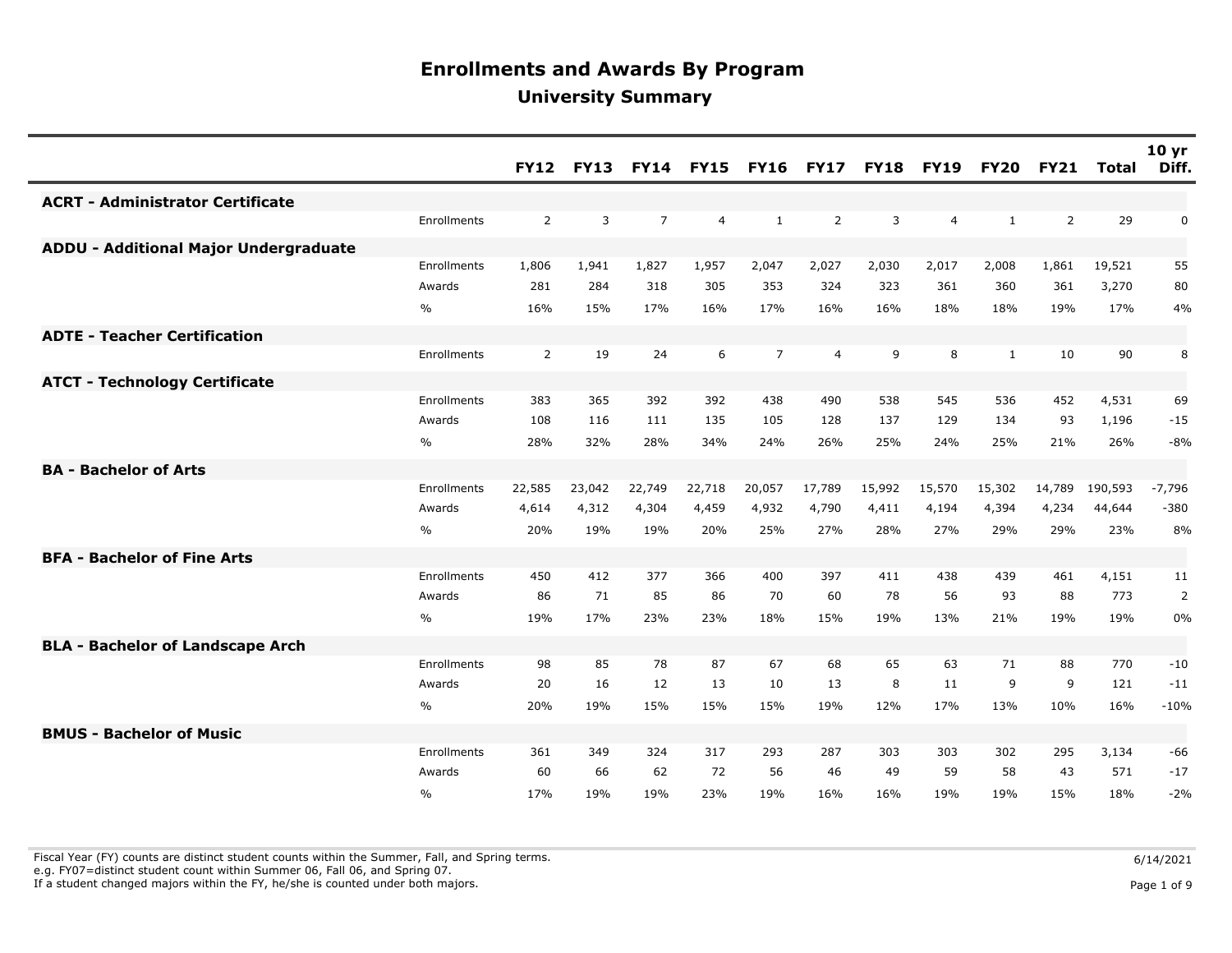|                                             |               | <b>FY12</b>    | <b>FY13</b> |        | <b>FY14 FY15</b> | <b>FY16</b> | <b>FY17</b> | <b>FY18</b> | <b>FY19</b> | <b>FY20</b> | <b>FY21</b>  | <b>Total</b> | 10 <sub>yr</sub><br>Diff. |
|---------------------------------------------|---------------|----------------|-------------|--------|------------------|-------------|-------------|-------------|-------------|-------------|--------------|--------------|---------------------------|
| <b>BS - Bachelor of Science</b>             |               |                |             |        |                  |             |             |             |             |             |              |              |                           |
|                                             | Enrollments   | 17,882         | 18,502      | 19,274 | 20,301           | 21,106      | 21,348      | 22,272      | 22,723      | 22,927      | 20,369       | 206,704      | 2,487                     |
|                                             | Awards        | 3,276          | 3,294       | 3,263  | 3,428            | 3,752       | 4,051       | 4,268       | 4,480       | 4,643       | 4,752        | 39,207       | 1,476                     |
|                                             | $\frac{0}{0}$ | 18%            | 18%         | 17%    | 17%              | 18%         | 19%         | 19%         | 20%         | 20%         | 23%          | 19%          | 5%                        |
| <b>BSN - Bachelor of Science in Nursing</b> |               |                |             |        |                  |             |             |             |             |             |              |              |                           |
|                                             | Enrollments   | 463            | 448         | 442    | 468              | 580         | 599         | 595         | 604         | 579         | 578          | 5,356        | 115                       |
|                                             | Awards        | 187            | 198         | 184    | 193              | 195         | 213         | 185         | 212         | 200         | 185          | 1,952        | $-2$                      |
|                                             | %             | 40%            | 44%         | 42%    | 41%              | 34%         | 36%         | 31%         | 35%         | 35%         | 32%          | 36%          | $-8%$                     |
| <b>CNCA - Concentration Agri Technology</b> |               |                |             |        |                  |             |             |             |             |             |              |              |                           |
|                                             | Enrollments   | $\overline{7}$ | 8           | 16     | 10               | 4           | $\Omega$    | 0           | 1           | 0           | 1            | 47           | -6                        |
|                                             | Awards        | 0              | 1           | 5      | 6                | 2           | 0           | 0           | $\Omega$    | 0           | $\mathbf{0}$ | 14           | 0                         |
|                                             | %             | 0%             | 13%         | 31%    | 60%              | 50%         |             |             | 0%          |             | 0%           | 30%          | 0%                        |
| <b>CNCG - Concentration Graduate</b>        |               |                |             |        |                  |             |             |             |             |             |              |              |                           |
|                                             | Enrollments   | 316            | 352         | 370    | 351              | 440         | 501         | 565         | 715         | 684         | 608          | 4,902        | 292                       |
|                                             | Awards        | 315            | 328         | 363    | 297              | 367         | 380         | 407         | 439         | 403         | 321          | 3,620        | 6                         |
|                                             | $\frac{0}{0}$ | 100%           | 93%         | 98%    | 85%              | 83%         | 76%         | 72%         | 61%         | 59%         | 53%          | 74%          | $-47%$                    |
| <b>CNCL - Concentration Law</b>             |               |                |             |        |                  |             |             |             |             |             |              |              |                           |
|                                             | Enrollments   | 117            | 139         | 113    | 88               | 92          | 88          | 98          | 95          | 87          | 96           | 1,013        | $-21$                     |
|                                             | Awards        | 41             | 62          | 60     | 52               | 43          | 39          | 40          | 44          | 36          | $\mathbf{1}$ | 418          | $-40$                     |
|                                             | %             | 35%            | 45%         | 53%    | 59%              | 47%         | 44%         | 41%         | 46%         | 41%         | 1%           | 41%          | $-34%$                    |
| <b>CNCU - Concentration Undergraduate</b>   |               |                |             |        |                  |             |             |             |             |             |              |              |                           |
|                                             | Enrollments   | 3,744          | 4,042       | 4,872  | 4,525            | 4,780       | 5,529       | 4,431       | 4,360       | 4,874       | 4,836        | 45,993       | 1,092                     |
|                                             | Awards        | 903            | 1,234       | 1,387  | 1,362            | 1,443       | 1,556       | 1,292       | 1,172       | 1,427       | 1,509        | 13,285       | 606                       |
|                                             | $\frac{0}{0}$ | 24%            | 31%         | 28%    | 30%              | 30%         | 28%         | 29%         | 27%         | 29%         | 31%          | 29%          | 7%                        |
| <b>CNSL - School Counselor</b>              |               |                |             |        |                  |             |             |             |             |             |              |              |                           |
|                                             | Enrollments   |                |             |        |                  |             |             |             |             |             |              |              | 0                         |

Fiscal Year (FY) counts are distinct student counts within the Summer, Fall, and Spring terms.  $6/14/2021$  e.g. FY07=distinct student count within Summer 06, Fall 06, and Spring 07. If a student changed majors within the FY, he/she is counted under both majors. Page 2 of 9 and the student student changed majors within the FY, he/she is counted under both majors.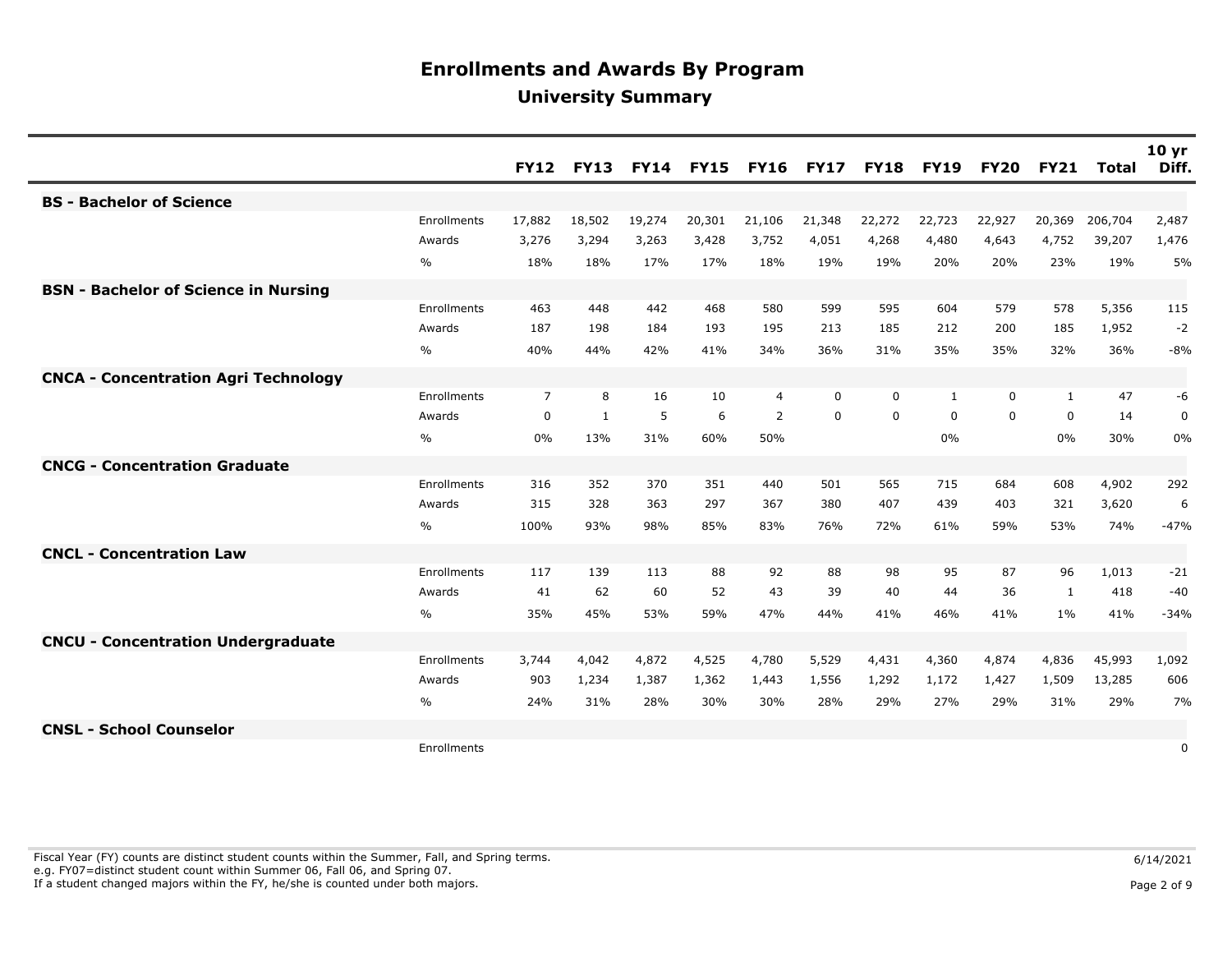|                                            |               | <b>FY12</b> | <b>FY13</b>  |             | <b>FY14 FY15</b> | <b>FY16</b> | <b>FY17</b> | <b>FY18</b> | <b>FY19</b>    | <b>FY20</b> | <b>FY21</b> | <b>Total</b> | 10 <sub>yr</sub><br>Diff. |
|--------------------------------------------|---------------|-------------|--------------|-------------|------------------|-------------|-------------|-------------|----------------|-------------|-------------|--------------|---------------------------|
| D.O. - Doctor of Osteopathic Medicine      |               |             |              |             |                  |             |             |             |                |             |             |              |                           |
|                                            | Enrollments   | 1,176       | 1,269        | 1,278       | 1,272            | 1,284       | 1,296       | 1,249       | 1,268          | 1,269       | 1,249       | 12,610       | 73                        |
|                                            | Awards        | 209         | 286          | 290         | 289              | 300         | 304         | 273         | 282            | 307         | 274         | 2,814        | 65                        |
|                                            | $\frac{0}{0}$ | 18%         | 23%          | 23%         | 23%              | 23%         | 23%         | 22%         | 22%            | 24%         | 22%         | 22%          | 4%                        |
| <b>DMA - Doctor of Musical Arts</b>        |               |             |              |             |                  |             |             |             |                |             |             |              |                           |
|                                            | Enrollments   | 171         | 152          | 164         | 164              | 176         | 180         | 174         | 178            | 178         | 190         | 1,727        | 19                        |
|                                            | Awards        | 43          | 30           | 37          | 32               | 31          | 35          | 40          | 38             | 35          | 31          | 352          | $-12$                     |
|                                            | $\frac{0}{0}$ | 25%         | 20%          | 23%         | 20%              | 18%         | 19%         | 23%         | 21%            | 20%         | 16%         | 20%          | $-9%$                     |
| <b>DNP - Doctor of Nursing Practice</b>    |               |             |              |             |                  |             |             |             |                |             |             |              |                           |
|                                            | Enrollments   | $\mathbf 0$ | $\mathbf 0$  | 6           | 11               | 19          | 18          | 18          | 86             | 132         | 172         | 462          | 172                       |
|                                            | Awards        | 0           | $\mathbf 0$  | $\mathbf 0$ | $\mathbf 0$      | 5           | 3           | 6           | $\overline{7}$ | 11          | 14          | 46           | 14                        |
|                                            | $\frac{0}{0}$ |             |              | 0%          | 0%               | 26%         | 17%         | 33%         | 8%             | 8%          | 8%          | 10%          | 8%                        |
| <b>DUAL - Dual Major</b>                   |               |             |              |             |                  |             |             |             |                |             |             |              |                           |
|                                            | Enrollments   | 189         | 203          | 185         | 178              | 172         | 150         | 159         | 175            | 187         | 213         | 1,811        | 24                        |
|                                            | Awards        | 23          | 32           | 27          | 25               | 33          | 27          | 32          | 36             | 29          | 38          | 302          | 15                        |
|                                            | $\%$          | 12%         | 16%          | 15%         | 14%              | 19%         | 18%         | 20%         | 21%            | 16%         | 18%         | 17%          | 6%                        |
| <b>DVM - Doctor of Veterinary Medicine</b> |               |             |              |             |                  |             |             |             |                |             |             |              |                           |
|                                            | Enrollments   | 434         | 437          | 445         | 449              | 453         | 453         | 460         | 456            | 459         | 460         | 4,506        | 26                        |
|                                            | Awards        | 106         | 100          | 105         | 108              | 112         | 104         | 108         | 114            | 112         | 109         | 1,078        | 3                         |
|                                            | $\frac{0}{0}$ | 24%         | 23%          | 24%         | 24%              | 25%         | 23%         | 23%         | 25%            | 24%         | 24%         | 24%          | $-1%$                     |
| <b>ED.D - Doctor of Education</b>          |               |             |              |             |                  |             |             |             |                |             |             |              |                           |
|                                            | Enrollments   | $\mathbf 0$ | 15           | 32          | 44               | 37          | 31          | 34          | 37             | 42          | 38          | 310          | 38                        |
|                                            | Awards        | $\mathbf 0$ | $\mathbf 0$  | $\mathbf 0$ | 14               | 12          | 14          | 9           | 12             | 12          | 8           | 81           | 8                         |
|                                            | $\frac{0}{0}$ |             | 0%           | 0%          | 32%              | 32%         | 45%         | 26%         | 32%            | 29%         | 21%         | 26%          | 21%                       |
| <b>EDS - Educational Specialist</b>        |               |             |              |             |                  |             |             |             |                |             |             |              |                           |
|                                            | Enrollments   | 19          | 17           | 18          | 20               | 11          | 12          | 13          | 14             | 11          | 5           | 140          | $-14$                     |
|                                            | Awards        | 10          | $\mathbf{1}$ | 5           | 11               | 2           | 6           | 2           | $\overline{4}$ | 5           | $\Omega$    | 46           | $-10$                     |
|                                            | $\frac{0}{0}$ | 53%         | 6%           | 28%         | 55%              | 18%         | 50%         | 15%         | 29%            | 45%         | 0%          | 33%          | $-53%$                    |

Fiscal Year (FY) counts are distinct student counts within the Summer, Fall, and Spring terms.  $6/14/2021$ e.g. FY07=distinct student count within Summer 06, Fall 06, and Spring 07.

If a student changed majors within the FY, he/she is counted under both majors. Page 3 of 9 and the student student changed majors within the FY, he/she is counted under both majors.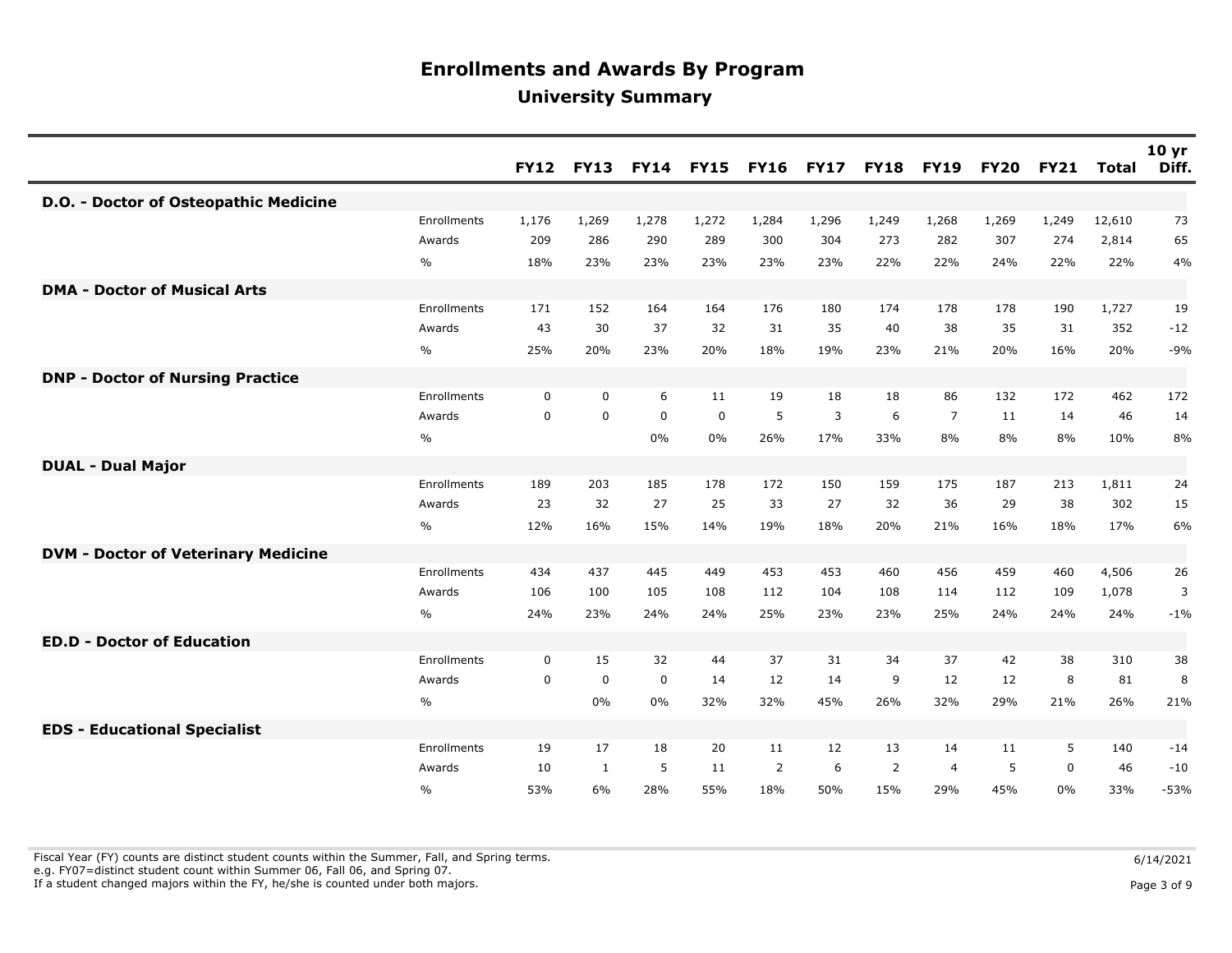|                                            |             | <b>FY12</b> | <b>FY13</b>    | <b>FY14</b>    | <b>FY15</b> | <b>FY16</b> | <b>FY17</b> | <b>FY18</b> | <b>FY19</b> | <b>FY20</b> | <b>FY21</b>    | <b>Total</b>   | 10 <sub>yr</sub><br>Diff. |
|--------------------------------------------|-------------|-------------|----------------|----------------|-------------|-------------|-------------|-------------|-------------|-------------|----------------|----------------|---------------------------|
| <b>ELCT - ELC Certificate</b>              |             |             |                |                |             |             |             |             |             |             |                |                |                           |
|                                            | Enrollments | 33          | 42             | 31             | 24          | 16          | 10          | 0           | $\mathbf 0$ | 0           | $\mathbf 0$    | 156            | $-33$                     |
| <b>GRC2 - Graduate Certificate Program</b> |             |             |                |                |             |             |             |             |             |             |                |                |                           |
|                                            | Enrollments | 105         | 226            | 288            | 305         | 423         | 429         | 428         | 495         | 511         | 508            | 3,718          | 403                       |
|                                            | Awards      | 21          | 70             | 127            | 104         | 173         | 194         | 174         | 188         | 189         | 176            | 1,416          | 155                       |
|                                            | $\%$        | 20%         | 31%            | 44%            | 34%         | 41%         | 45%         | 41%         | 38%         | 37%         | 35%            | 38%            | 15%                       |
| <b>GRC4 - University Grad Certificate</b>  |             |             |                |                |             |             |             |             |             |             |                |                |                           |
|                                            | Enrollments | $\mathbf 0$ | 11             | 17             | 6           | 19          | 15          | 15          | 9           | 13          | $\overline{4}$ | 109            | 4                         |
|                                            | Awards      | $\mathbf 0$ | 13             | 18             | 10          | 21          | 22          | 22          | 15          | 19          | 13             | 153            | 13                        |
|                                            | $\%$        |             | 118%           | 106%           | 167%        | 111%        | 147%        | 147%        | 167%        | 146%        | 325%           | 140%           | 325%                      |
| <b>JD - Juris Doctor</b>                   |             |             |                |                |             |             |             |             |             |             |                |                |                           |
|                                            | Enrollments | 986         | 1,009          | 994            | 886         | 846         | 814         | 807         | 719         | 709         | 651            | 8,421          | $-335$                    |
|                                            | Awards      | 284         | 309            | 333            | 292         | 267         | 230         | 255         | 236         | 238         | 17             | 2,461          | $-267$                    |
|                                            | $\%$        | 29%         | 31%            | 34%            | 33%         | 32%         | 28%         | 32%         | 33%         | 34%         | 3%             | 29%            | $-26%$                    |
| <b>LLM - Master of Laws</b>                |             |             |                |                |             |             |             |             |             |             |                |                |                           |
|                                            | Enrollments | 78          | 95             | 92             | 77          | 69          | 60          | 34          | 20          | 17          | 13             | 555            | $-65$                     |
|                                            | Awards      | 35          | 39             | 47             | 38          | 30          | 35          | 17          | 9           | 9           | 2              | 261            | $-33$                     |
|                                            | $\%$        | 45%         | 41%            | 51%            | 49%         | 43%         | 58%         | 50%         | 45%         | 53%         | 15%            | 47%            | $-29%$                    |
| <b>MA - Master of Arts</b>                 |             |             |                |                |             |             |             |             |             |             |                |                |                           |
|                                            | Enrollments | 1,906       | 1,815          | 1,784          | 1,726       | 1,579       | 1,524       | 1,453       | 1,374       | 1,335       | 1,259          | 15,755         | $-647$                    |
|                                            | Awards      | 694         | 681            | 636            | 648         | 618         | 585         | 575         | 572         | 492         | 447            | 5,948          | $-247$                    |
|                                            | $\%$        | 36%         | 38%            | 36%            | 38%         | 39%         | 38%         | 40%         | 42%         | 37%         | 36%            | 38%            | $-1%$                     |
| <b>MAT - Master of Arts for Teachers</b>   |             |             |                |                |             |             |             |             |             |             |                |                |                           |
|                                            | Enrollments | 6           | $\overline{2}$ | $\overline{2}$ | 1           | 0           | 0           | 0           | 0           | $\mathbf 0$ | $\mathbf 0$    | 11             | -6                        |
|                                            | Awards      | 2           | 1              | 1              | $\mathbf 0$ | 0           | $\mathbf 0$ | 0           | $\mathbf 0$ | $\mathbf 0$ | $\Omega$       | $\overline{4}$ | $-2$                      |
|                                            | $\%$        | 33%         | 50%            | 50%            | 0%          |             |             |             |             |             |                | 36%            | $-33%$                    |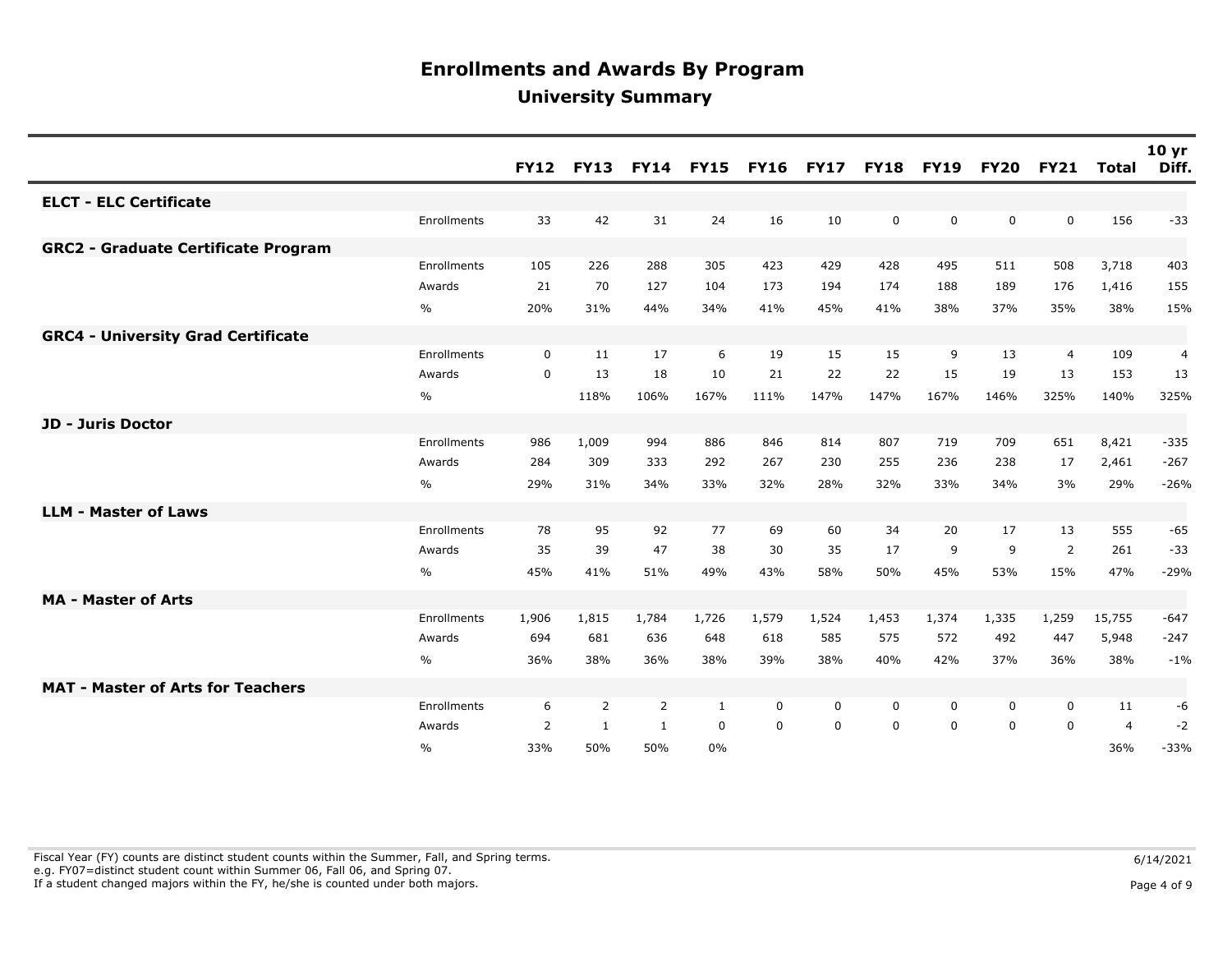|                                              |             | <b>FY12</b>    | <b>FY13</b>    |     | <b>FY14 FY15</b> | <b>FY16</b> | <b>FY17</b>    | <b>FY18</b> | <b>FY19</b> | <b>FY20</b> | <b>FY21</b>    | <b>Total</b> | 10 <sub>yr</sub><br>Diff. |
|----------------------------------------------|-------------|----------------|----------------|-----|------------------|-------------|----------------|-------------|-------------|-------------|----------------|--------------|---------------------------|
| <b>MBA - Master of Business Admin</b>        |             |                |                |     |                  |             |                |             |             |             |                |              |                           |
|                                              | Enrollments | 502            | 482            | 443 | 412              | 419         | 399            | 367         | 368         | 391         | 386            | 4,169        | $-116$                    |
|                                              | Awards      | 252            | 239            | 236 | 203              | 199         | 211            | 176         | 181         | 167         | 195            | 2,059        | $-57$                     |
|                                              | $\%$        | 50%            | 50%            | 53% | 49%              | 47%         | 53%            | 48%         | 49%         | 43%         | 51%            | 49%          | 0%                        |
| <b>MD - Doctor of Medicine</b>               |             |                |                |     |                  |             |                |             |             |             |                |              |                           |
|                                              | Enrollments | 746            | 796            | 852 | 851              | 845         | 829            | 811         | 825         | 817         | 795            | 8,167        | 49                        |
|                                              | Awards      | 146            | 138            | 189 | 182              | 193         | 205            | 167         | 191         | 202         | 185            | 1,798        | 39                        |
|                                              | $\%$        | 20%            | 17%            | 22% | 21%              | 23%         | 25%            | 21%         | 23%         | 25%         | 23%            | 22%          | 4%                        |
| <b>MFA - Master of Fine Arts</b>             |             |                |                |     |                  |             |                |             |             |             |                |              |                           |
|                                              | Enrollments | 35             | 35             | 40  | 36               | 35          | 29             | 27          | 25          | 24          | 24             | 310          | $-11$                     |
|                                              | Awards      | 6              | 16             | 10  | 16               | 12          | $\overline{7}$ | 5           | 14          | 8           | $\overline{2}$ | 96           | $-4$                      |
|                                              | %           | 17%            | 46%            | 25% | 44%              | 34%         | 24%            | 19%         | 56%         | 33%         | 8%             | 31%          | $-9%$                     |
| <b>MHRL - Master Hum Res and Labor Rel</b>   |             |                |                |     |                  |             |                |             |             |             |                |              |                           |
|                                              | Enrollments | 155            | 153            | 151 | 132              | 115         | 109            | 106         | 108         | 117         | 110            | 1,256        | $-45$                     |
|                                              | Awards      | 70             | 60             | 72  | 66               | 57          | 47             | 50          | 43          | 56          | 31             | 552          | $-39$                     |
|                                              | %           | 45%            | 39%            | 48% | 50%              | 50%         | 43%            | 47%         | 40%         | 48%         | 28%            | 44%          | $-17%$                    |
| <b>MIPS - Master of Intl Planning Stdies</b> |             |                |                |     |                  |             |                |             |             |             |                |              |                           |
|                                              | Enrollments | 18             | 16             | 9   | 6                | 3           | $\mathbf 0$    | 0           | $\mathbf 0$ | 0           | $\mathbf 0$    | 52           | $-18$                     |
|                                              | Awards      | $\overline{7}$ | 10             | 5   | 3                | 3           | $\Omega$       | $\Omega$    | $\Omega$    | $\Omega$    | $\Omega$       | 28           | $-7$                      |
|                                              | $\%$        | 39%            | 63%            | 56% | 50%              | 100%        |                |             |             |             |                | 54%          | $-39%$                    |
| <b>MJ - Master of Jurisprudence</b>          |             |                |                |     |                  |             |                |             |             |             |                |              |                           |
|                                              | Enrollments | 2              | 10             | 20  | 328              | 306         | 288            | 312         | 312         | 322         | 108            | 2,008        | 106                       |
|                                              | Awards      | 0              | $\overline{2}$ | 5   | 310              | 277         | 248            | 269         | 251         | 252         | 29             | 1,643        | 29                        |
|                                              | $\%$        | 0%             | 20%            | 25% | 95%              | 91%         | 86%            | 86%         | 80%         | 78%         | 27%            | 82%          | 27%                       |
| <b>MJEL - Teaching Mjr Elem Endorsement</b>  |             |                |                |     |                  |             |                |             |             |             |                |              |                           |
|                                              | Enrollments | 971            | 933            | 893 | 809              | 784         | 635            | 823         | 793         | 787         | 732            | 8,160        | $-239$                    |
| MJK2 - Teaching Mjr K-12 Endorsement         |             |                |                |     |                  |             |                |             |             |             |                |              |                           |
|                                              | Enrollments | 412            | 409            | 383 | 332              | 277         | 257            | 309         | 290         | 270         | 260            | 3,199        | $-152$                    |

Fiscal Year (FY) counts are distinct student counts within the Summer, Fall, and Spring terms.  $6/14/2021$ 

e.g. FY07=distinct student count within Summer 06, Fall 06, and Spring 07.

If a student changed majors within the FY, he/she is counted under both majors. Page 5 of 9

Page 5 of 9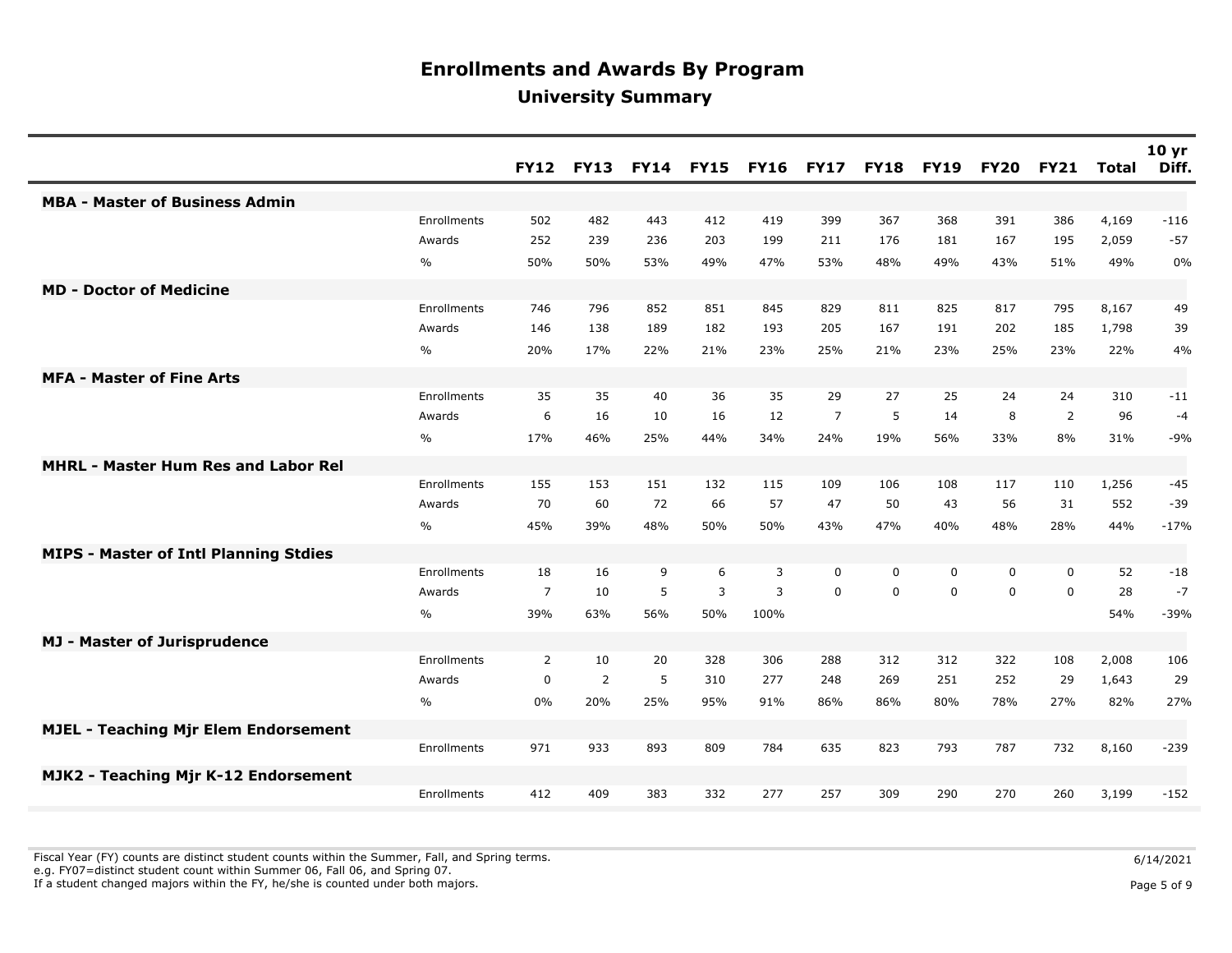|                                              |               | <b>FY12</b>    | <b>FY13</b>    | <b>FY14</b> | <b>FY15</b> | <b>FY16</b> | <b>FY17</b> | <b>FY18</b> | <b>FY19</b>    | <b>FY20</b>  | <b>FY21</b>    | <b>Total</b>   | 10 <sub>yr</sub><br>Diff. |
|----------------------------------------------|---------------|----------------|----------------|-------------|-------------|-------------|-------------|-------------|----------------|--------------|----------------|----------------|---------------------------|
| <b>MJSE - Teaching Major Sec Endorsement</b> |               |                |                |             |             |             |             |             |                |              |                |                |                           |
|                                              | Enrollments   | 940            | 896            | 737         | 624         | 511         | 425         | 532         | 522            | 513          | 485            | 6,185          | $-455$                    |
| <b>MLS - Master of Legal Studies</b>         |               |                |                |             |             |             |             |             |                |              |                |                |                           |
|                                              | Enrollments   | $\mathbf 0$    | $\mathbf 0$    | $\mathbf 0$ | $\mathbf 0$ | $\Omega$    | $\Omega$    | $\mathbf 0$ | $\mathbf{0}$   | 5            | 5              | 10             | 5                         |
|                                              | Awards        | $\mathbf 0$    | $\mathbf 0$    | $\mathbf 0$ | $\mathbf 0$ | $\mathbf 0$ | $\mathbf 0$ | $\mathbf 0$ | $\mathbf 0$    | 2            | $\mathbf 0$    | $\overline{2}$ | $\pmb{0}$                 |
|                                              | $\frac{0}{0}$ |                |                |             |             |             |             |             |                | 40%          | 0%             | 20%            | 0%                        |
| <b>MMUS - Master of Music</b>                |               |                |                |             |             |             |             |             |                |              |                |                |                           |
|                                              | Enrollments   | 152            | 149            | 138         | 137         | 170         | 186         | 187         | 166            | 161          | 161            | 1,607          | 9                         |
|                                              | Awards        | 52             | 61             | 63          | 44          | 50          | 71          | 76          | 68             | 54           | 61             | 600            | 9                         |
|                                              | $\%$          | 34%            | 41%            | 46%         | 32%         | 29%         | 38%         | 41%         | 41%            | 34%          | 38%            | 37%            | 4%                        |
| <b>MNEL - Teaching Mnr Elem Endorsement</b>  |               |                |                |             |             |             |             |             |                |              |                |                |                           |
|                                              | Enrollments   | 439            | 457            | 435         | 390         | 387         | 339         | 450         | 480            | 440          | 401            | 4,218          | $-38$                     |
| <b>MNK2 - Teaching Mnr K-12 Endorsement</b>  |               |                |                |             |             |             |             |             |                |              |                |                |                           |
|                                              | Enrollments   | $\overline{7}$ | $\overline{7}$ | 5           | 5           | 6           | 6           | 3           | $\overline{2}$ | $\mathbf{1}$ | $\overline{2}$ | 44             | $-5$                      |
| <b>MNSE - Teaching Minor Sec Endorsement</b> |               |                |                |             |             |             |             |             |                |              |                |                |                           |
|                                              | Enrollments   | 792            | 741            | 588         | 487         | 409         | 362         | 481         | 474            | 431          | 382            | 5,147          | $-410$                    |
| <b>MNUN - Minor Undergraduate</b>            |               |                |                |             |             |             |             |             |                |              |                |                |                           |
|                                              | Enrollments   | 2,460          | 3,077          | 3,141       | 3,346       | 8,524       | 10,254      | 11,939      | 13,460         | 14,852       | 15,576         | 86,629         | 13,116                    |
|                                              | Awards        | 558            | 668            | 803         | 807         | 2,037       | 2,478       | 2,702       | 3,065          | 3,766        | 4,315          | 21,199         | 3,757                     |
|                                              | $\%$          | 23%            | 22%            | 26%         | 24%         | 24%         | 24%         | 23%         | 23%            | 25%          | 28%            | 24%            | 5%                        |
| <b>MPH - Master of Public Health</b>         |               |                |                |             |             |             |             |             |                |              |                |                |                           |
|                                              | Enrollments   | 292            | 348            | 372         | 345         | 314         | 278         | 193         | 150            | 124          | 121            | 2,537          | $-171$                    |
|                                              | Awards        | 40             | 75             | 97          | 88          | 81          | 107         | 64          | 38             | 39           | 32             | 661            | -8                        |
|                                              | $\%$          | 14%            | 22%            | 26%         | 26%         | 26%         | 38%         | 33%         | 25%            | 31%          | 26%            | 26%            | 13%                       |
| <b>MPP - Master of Public Policy</b>         |               |                |                |             |             |             |             |             |                |              |                |                |                           |
|                                              | Enrollments   | 42             | 53             | 46          | 36          | 38          | 39          | 40          | 35             | 33           | 44             | 406            | 2                         |
|                                              | Awards        | 10             | 22             | 20          | 17          | 15          | 17          | 19          | 18             | 10           | 10             | 158            | $\pmb{0}$                 |
|                                              | $\%$          | 24%            | 42%            | 43%         | 47%         | 39%         | 44%         | 48%         | 51%            | 30%          | 23%            | 39%            | $-1%$                     |

Fiscal Year (FY) counts are distinct student counts within the Summer, Fall, and Spring terms.  $6/14/2021$ 

e.g. FY07=distinct student count within Summer 06, Fall 06, and Spring 07.

If a student changed majors within the FY, he/she is counted under both majors. Page 6 of 9

Page 6 of 9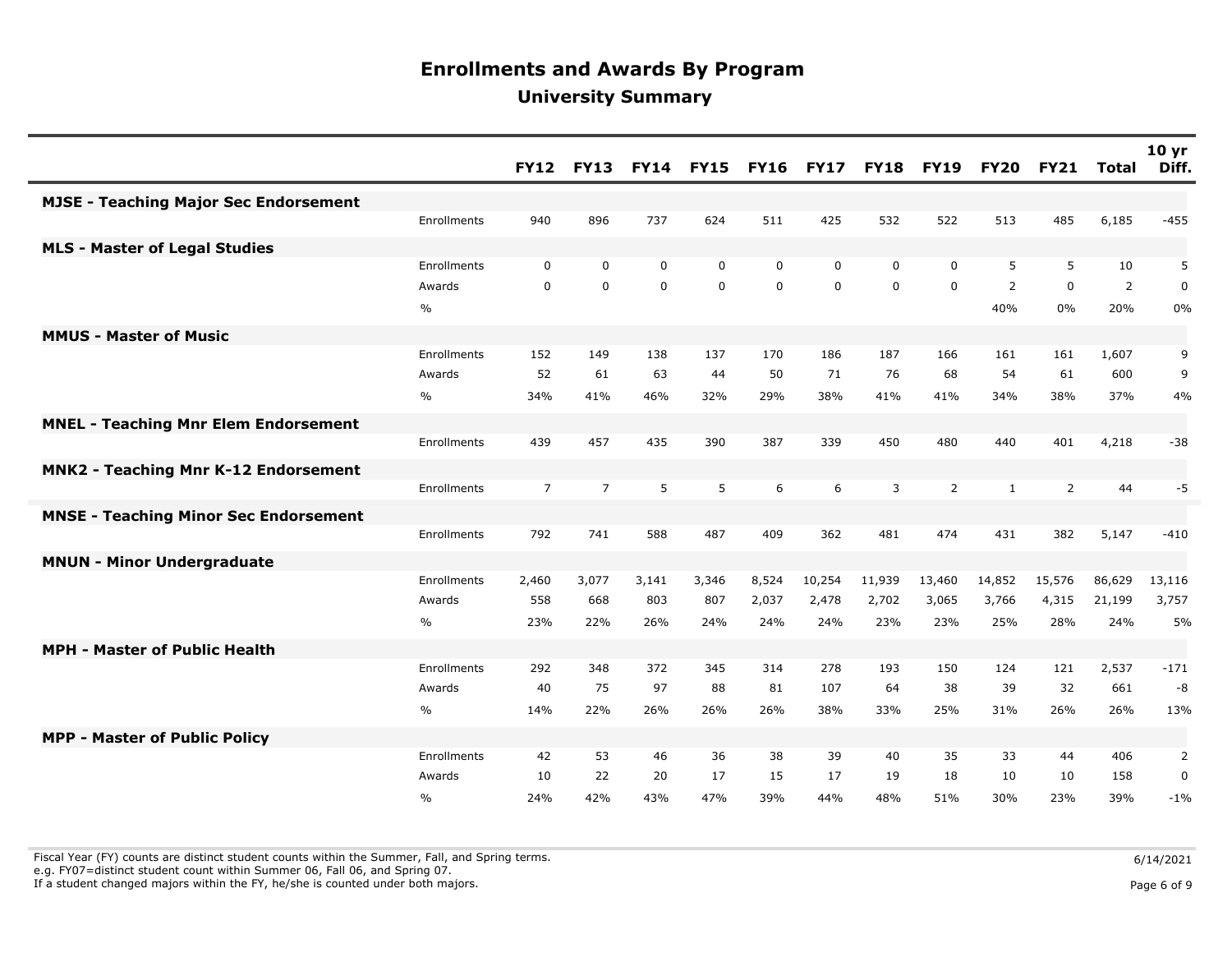|                                            |               | <b>FY12</b> | <b>FY13</b> | <b>FY14</b> | <b>FY15</b>    | <b>FY16</b> | <b>FY17</b> | <b>FY18</b> | <b>FY19</b>    | <b>FY20</b>    | <b>FY21</b> | <b>Total</b> | 10 <sub>yr</sub><br>Diff. |
|--------------------------------------------|---------------|-------------|-------------|-------------|----------------|-------------|-------------|-------------|----------------|----------------|-------------|--------------|---------------------------|
| <b>MS - Master of Science</b>              |               |             |             |             |                |             |             |             |                |                |             |              |                           |
|                                            | Enrollments   | 2,081       | 2,021       | 2,092       | 2,275          | 2,534       | 2,721       | 2,779       | 2,714          | 2,671          | 2,783       | 24,671       | 702                       |
|                                            | Awards        | 687         | 732         | 754         | 748            | 867         | 930         | 948         | 1,001          | 1,005          | 835         | 8,507        | 148                       |
|                                            | $\frac{0}{0}$ | 33%         | 36%         | 36%         | 33%            | 34%         | 34%         | 34%         | 37%            | 38%            | 30%         | 34%          | $-3%$                     |
| <b>MSN - Master of Science in Nursing</b>  |               |             |             |             |                |             |             |             |                |                |             |              |                           |
|                                            | Enrollments   | 196         | 190         | 198         | 190            | 192         | 191         | 185         | 135            | 68             | 42          | 1,587        | $-154$                    |
|                                            | Awards        | 51          | 50          | 70          | 60             | 58          | 65          | 54          | 65             | 55             | 13          | 541          | $-38$                     |
|                                            | $\frac{0}{0}$ | 26%         | 26%         | 35%         | 32%            | 30%         | 34%         | 29%         | 48%            | 81%            | 31%         | 34%          | 5%                        |
| <b>MSW - Master of Social Work</b>         |               |             |             |             |                |             |             |             |                |                |             |              |                           |
|                                            | Enrollments   | 488         | 500         | 529         | 532            | 561         | 539         | 553         | 533            | 477            | 449         | 5,161        | $-39$                     |
|                                            | Awards        | 192         | 199         | 227         | 233            | 268         | 236         | 235         | 236            | 230            | 186         | 2,242        | -6                        |
|                                            | $\frac{0}{0}$ | 39%         | 40%         | 43%         | 44%            | 48%         | 44%         | 42%         | 44%            | 48%            | 41%         | 43%          | 2%                        |
| MURP - Master in Urban and Regnl Plan      |               |             |             |             |                |             |             |             |                |                |             |              |                           |
|                                            | Enrollments   | 23          | 21          | 20          | 20             | 15          | 10          | 14          | 15             | 16             | 23          | 177          | 0                         |
|                                            | Awards        | 5           | 17          | 3           | 5              | 9           | 5           | 2           | $\overline{7}$ | $\overline{4}$ | 5           | 62           | $\pmb{0}$                 |
|                                            | $\%$          | 22%         | 81%         | 15%         | 25%            | 60%         | 50%         | 14%         | 47%            | 25%            | 22%         | 35%          | 0%                        |
| <b>NOAT - No Degree Agric Technology</b>   |               |             |             |             |                |             |             |             |                |                |             |              |                           |
|                                            | Enrollments   | 12          | 13          | 6           | $\overline{7}$ | 69          | 150         | 232         | 262            | 271            | 258         | 1,280        | 246                       |
| <b>NODL - No Degree MSU Law Non-Degree</b> |               |             |             |             |                |             |             |             |                |                |             |              |                           |
|                                            | Enrollments   | 24          | 37          | 37          | 43             | 29          | 36          | 32          | 24             | 11             | 17          | 290          | $-7$                      |
| <b>NOEL - No Degree English Lang</b>       |               |             |             |             |                |             |             |             |                |                |             |              |                           |
|                                            | Enrollments   | 1,354       | 1,170       | 751         | 373            | 429         | 363         | 421         | 379            | 336            | 212         | 5,788        | $-1,142$                  |
| <b>NOGC - No Graduate Certification</b>    |               |             |             |             |                |             |             |             |                |                |             |              |                           |
|                                            | Enrollments   | 43          | 69          | 80          | 65             | 74          | 74          | 65          | 43             | 38             | 21          | 572          | $-22$                     |
| <b>NOGR - No Degree - Graduate</b>         |               |             |             |             |                |             |             |             |                |                |             |              |                           |
|                                            | Enrollments   | 962         | 1,058       | 1,021       | 1,116          | 1,019       | 941         | 884         | 808            | 825            | 685         | 9,319        | $-277$                    |
| <b>NOHG - No Degree - Visiting GR</b>      |               |             |             |             |                |             |             |             |                |                |             |              |                           |
|                                            | Enrollments   | 68          | 59          | 81          | 103            | 101         | 91          | 90          | 99             | 89             | 79          | 860          | 11                        |

Fiscal Year (FY) counts are distinct student counts within the Summer, Fall, and Spring terms.<br>e.g. FY07=distinct student count within Summer 06, Fall 06, and Spring 07.

If a student changed majors within the FY, he/she is counted under both majors. Page 7 of 9 and the student student changed majors within the FY, he/she is counted under both majors.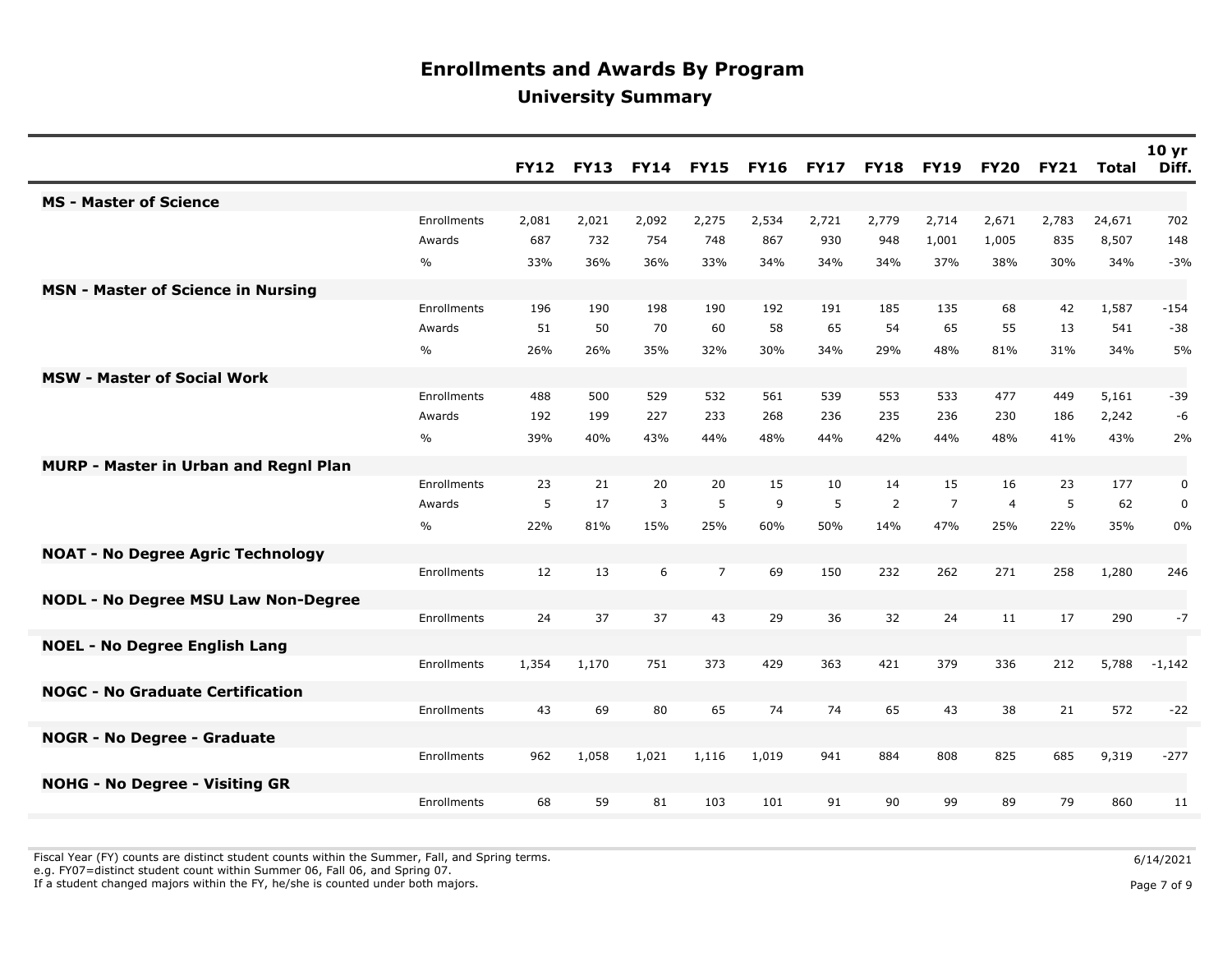|                                          |               | <b>FY12</b>  | <b>FY13</b>    | <b>FY14</b>  | <b>FY15</b> | <b>FY16</b> | <b>FY17</b> | <b>FY18</b> | <b>FY19</b> | <b>FY20</b> | <b>FY21</b>    | Total   | 10 <sub>yr</sub><br>Diff. |
|------------------------------------------|---------------|--------------|----------------|--------------|-------------|-------------|-------------|-------------|-------------|-------------|----------------|---------|---------------------------|
| <b>NOHM - No Degree Human Med</b>        |               |              |                |              |             |             |             |             |             |             |                |         |                           |
|                                          | Enrollments   | 64           | 62             | 37           | 44          | 37          | 43          | 35          | 38          | 46          | $\mathbf 0$    | 406     | $-64$                     |
| <b>NOHN - No Degree - Undergrad-H</b>    |               |              |                |              |             |             |             |             |             |             |                |         |                           |
|                                          | Enrollments   | 4,198        | 4,103          | 3,773        | 3,472       | 5,692       | 7,783       | 8,402       | 8,210       | 7,129       | 7,157          | 59,919  | 2,959                     |
| <b>NOHU - No Degree - Visiting UN</b>    | Enrollments   | 0            | $\overline{2}$ | $\mathbf{1}$ | 16          | 27          | 38          | 55          | 66          | 95          | 166            | 466     | 166                       |
|                                          |               |              |                |              |             |             |             |             |             |             |                |         |                           |
| <b>NOLD - No Degree MSU Law Lifelong</b> | Enrollments   | 1,027        | 1,066          | 1,011        | 926         | 886         | 860         | 863         | 788         | 779         | 704            | 8,910   | $-323$                    |
|                                          |               |              |                |              |             |             |             |             |             |             |                |         |                           |
| NOLG - No Degree - Lifelong Graduate     | Enrollments   | 1,058        | 1,125          | 965          | 1,017       | 1,014       | 1,024       | 915         | 933         | 655         | 612            | 9,318   | $-446$                    |
| <b>NOLM - No Degree-Law LM</b>           |               |              |                |              |             |             |             |             |             |             |                |         |                           |
|                                          | Enrollments   | $\mathbf{1}$ | 21             | 34           | 32          | 19          | 10          | 5           | 5           | 6           | $\overline{4}$ | 137     | 3                         |
| NOLU - No Degree - Lifelong Undergrad    |               |              |                |              |             |             |             |             |             |             |                |         |                           |
|                                          | Enrollments   | 713          | 791            | 851          | 883         | 515         | 513         | 471         | 446         | 450         | 655            | 6,288   | $-58$                     |
| <b>NOLW - No Degree - Law</b>            |               |              |                |              |             |             |             |             |             |             |                |         |                           |
|                                          | Enrollments   | 153          | 243            | 277          | 353         | 289         | 272         | 208         | 149         | 90          | 42             | 2,076   | $-111$                    |
| NOOM - No Degree Osteo Med               |               |              |                |              |             |             |             |             |             |             |                |         |                           |
|                                          | Enrollments   | 378          | 393            | 124          | 83          | 98          | 126         | 110         | 147         | 106         | 26             | 1,591   | $-352$                    |
| NOPD - No Degree - Post Doctoral         |               |              |                |              |             |             |             |             |             |             |                |         |                           |
|                                          | Enrollments   | 21           | 12             | 25           | 27          | 25          | 23          | 24          | 15          | 19          | 20             | 211     | $-1$                      |
| <b>NOUN - No Degree - Undergraduate</b>  | Enrollments   | 17,967       | 18,490         | 17,964       | 19,715      | 21,498      | 23,508      | 24,768      | 25,592      | 23,716      | 22,869         | 216,087 | 4,902                     |
|                                          |               |              |                |              |             |             |             |             |             |             |                |         |                           |
| <b>NOVM - No Degree Vet Med</b>          | Enrollments   | 3            | $\overline{2}$ | $\pmb{0}$    | 4           | 3           | $\mathbf 0$ | 8           | 17          | 10          | $\mathbf 0$    | 47      | $-3$                      |
| <b>PHD - Doctor of Philosophy</b>        |               |              |                |              |             |             |             |             |             |             |                |         |                           |
|                                          | Enrollments   | 3,613        | 3,709          | 3,709        | 3,640       | 3,469       | 3,475       | 3,503       | 3,531       | 3,522       | 3,424          | 35,595  | $-189$                    |
|                                          | Awards        | 443          | 462            | 563          | 545         | 491         | 518         | 507         | 531         | 532         | 469            | 5,061   | 26                        |
|                                          | $\frac{0}{0}$ | 12%          | 12%            | 15%          | 15%         | 14%         | 15%         | 14%         | 15%         | 15%         | 14%            | 14%     | 1%                        |

Fiscal Year (FY) counts are distinct student counts within the Summer, Fall, and Spring terms.<br>e.g. FY07=distinct student count within Summer 06, Fall 06, and Spring 07.

If a student changed majors within the FY, he/she is counted under both majors. Page 8 of 9 and the student student changed majors within the FY, he/she is counted under both majors.

Page 8 of 9